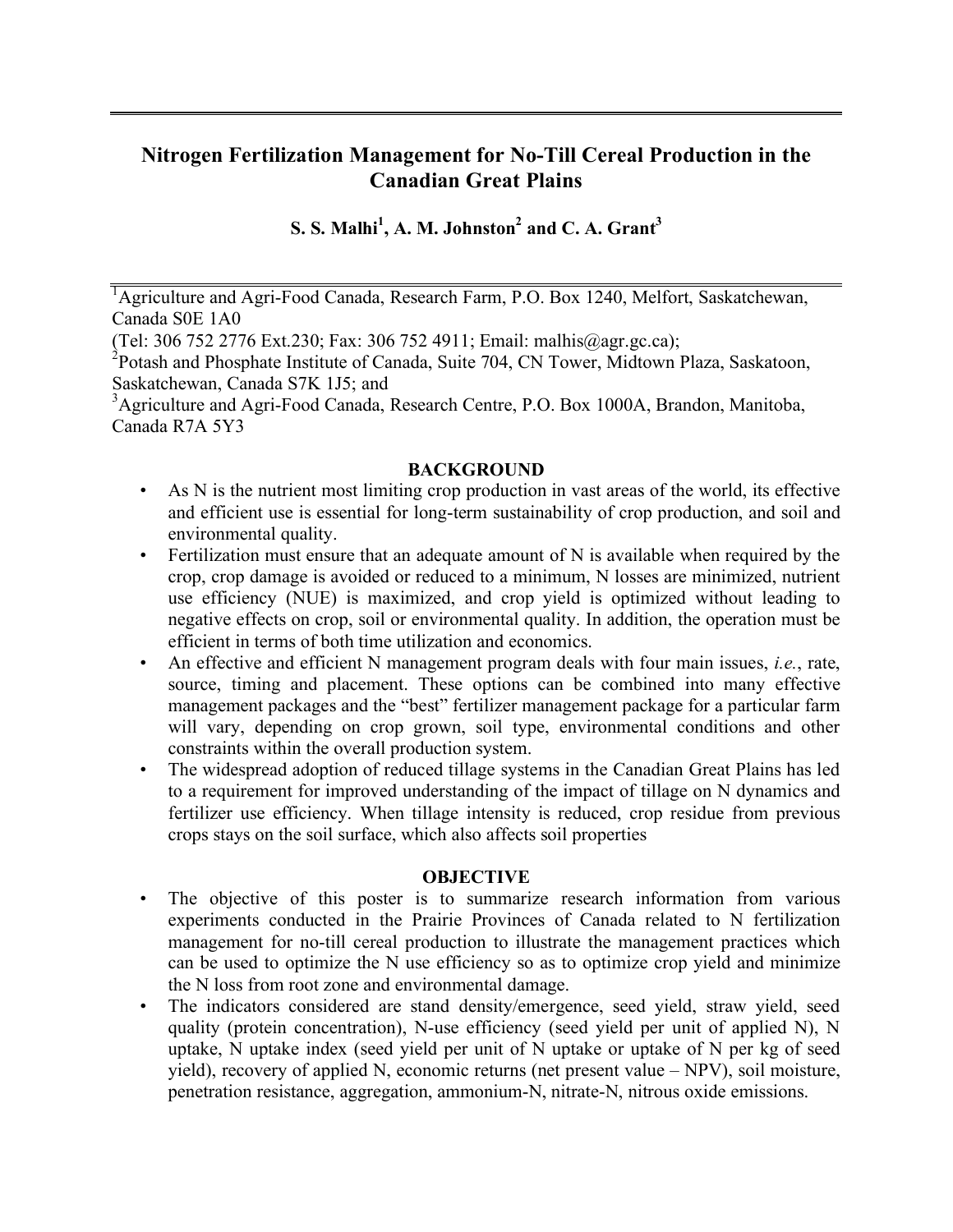## **SUMMARY AND CONCLUSION Soil Properties:**

- **Soil Moisture:** Mulch and standing stubble preserved under ZT increases water retention (and snow), and soil moisture content is generally higher under ZT than under CT. **Figure 1.**
- **Soil Temperature:** Soil covered with crop residue and standing stubble is generally cooler during spring and summer, but stays warmer during autumn and winter **Figure 2.**
- **Soil Bulk Density and Penetration Resistance:** Surface bulk density (reflected in penetration resistance) increases under ZT compared to CT. **Figure 3.**
- **Soil Aggregation:** Elimination of tillage and residue retention increase soil aggregation, and this may also increase the ability of the soil to retain moisture. **Figure 4.**
- **Soil Nitrate-N:** ZT (especially with retention of crop residues at the soil surface) slows nitrate-N release and reduces the amount of N readily available for the crop in a given season. Lower mineralization under ZT may reduce potential for nitrate-N loss by denitrification and leaching, and consequently result in more conservation of soil N. **Figure 5.**
- **Soil Organic C and N:** ZT, particularly in combination with residue retention, was found to increase soil organic C and N. This increases N supplying power of soil, in addition to improving soil structure (aggregation), tilth, water retention and aeration, and reduces the potential for soil erosion. **Figure 6.**
- **Nitrous Oxide**  $(N_2O)$  **Emissions:** The  $N_2O$  emissions from soil were found lower under ZT compared to those under CT. Thus, ZT system has potential for reducing greenhouse gas emissions in the Parkland region. **Figure 7.**

# **Crop Yield, N Uptake and N Recovery:**

- **Soil N Supply and Fertilizer Use Efficiency:** Reduced tillage decreases the supply of N from soil (**Figure 5**) and this may increase the requirement for N input into the system. This may also change fertilizer use efficiency due to changes in microclimate, microbial activity, and distribution of fertilizer relative to crop residue.
- **Broadcast Application of N:** Broadcast application of urea or other N fertilizers is less effective and efficient under ZT than CT. This is because that under ZT broadcast N fertilizer remains on the surface until moved into the soil by precipitation, and also applied. When urea is applied to the surface, NH3 can be lost to the atmosphere, leaving less N for plant uptake and makes it less efficient than non-urea fertilizers. Surfaceapplied  $NO<sub>3</sub>$ -based fertilizers enhanced plant recovery of  $^{15}N$  more compared to urea and ammonium sulphate (AS) under both ZT and CT, with differences greater under ZT than CT. **Figures 8 and 9**.
- **In-Soil N Fertilizer Placement Methods:** Broadcast application of N fertilizer is less efficient under  $ZT$  than CT. Incorporation reduces the potential for  $NH<sub>3</sub>$  volatilization loss from urea by moving it below the soil surface, and this increases the benefits to be obtained from in-soil placement. Placing N fertilizer in concentrated bands (or large urea granules – LUG) reduces contact with soil microorganisms, reducing immobilization of applied N. Banding (more so with LUG) also slows the conversion of urea to NH<sub>3</sub> and NH4 to NO3, which reduces losses by denitrification and leaching. This leaves more N for crop uptake. Improved synchronization of crop demand with N supply can be obtained by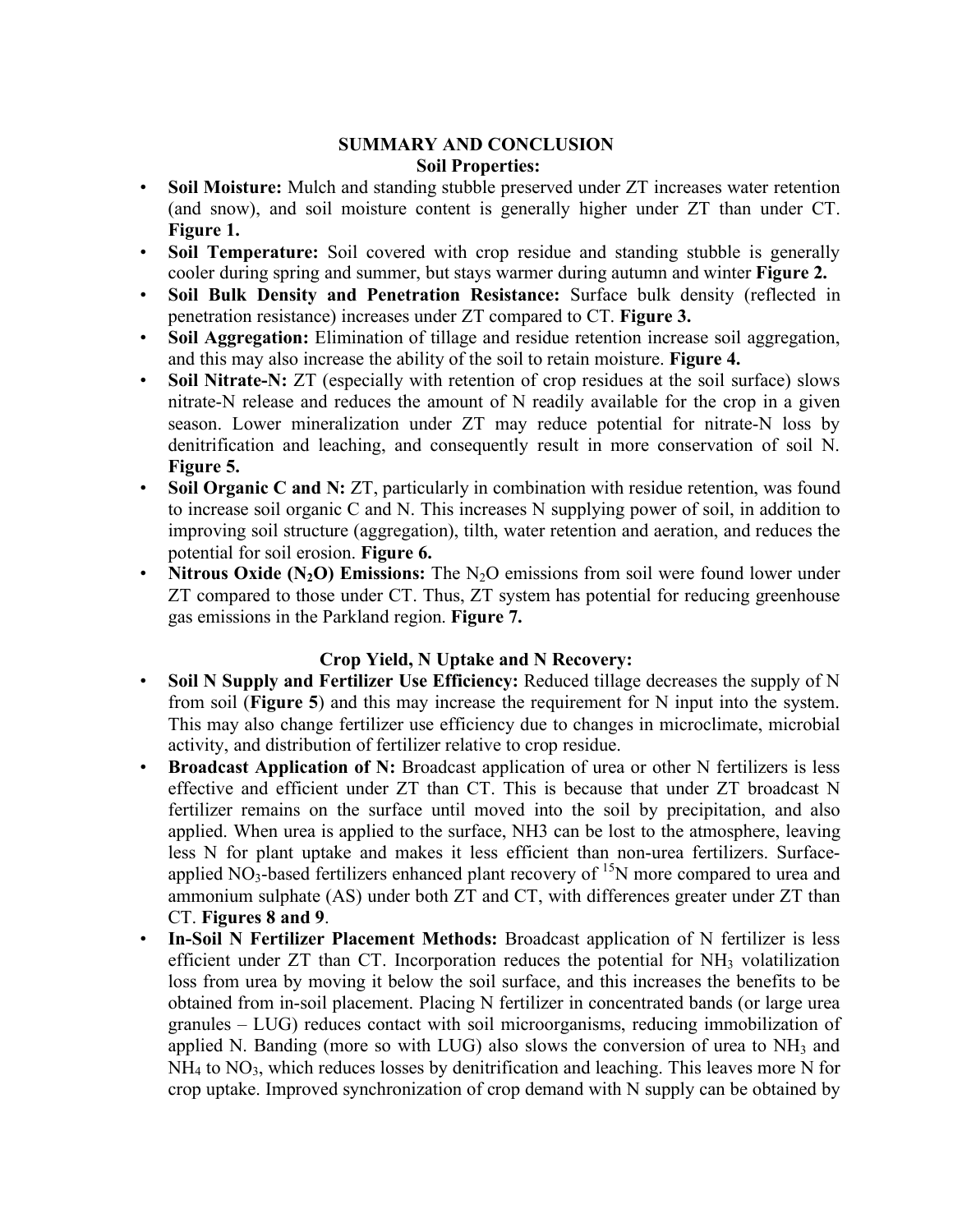developing a combination of N rate, source, placement (including banding, nesting, large urea granules or seedrow-placement) and timing that is suited to the environment and the management system in use in the farming operation. **Figures 10, 11 and 12**.

- **Seedrow-Placement of Urea and Role of Urease Inhibitors:** The amount of seedplaced fertilizer that can be safely applied depends on a number of factors, including environmental conditions, crop grown, soil type, width of the seed/fertilizer band, row spacing and fertilizer source. Retention of urea in the urea form with the use of urease inhibitors (UI) with seed-placed urea fertilizer reduces seedling toxicity, and increases stand density and seed yield when high rates of N fertilizer are applied. The use of UI shows promise in improving the efficiency of surface-applied urea-containing fertilizers in no-till systems and reducing seedling damage from seed-placed fertilizers, but the cost of UI must be considered before using urea treated with UI on a commercial scale. **Figures 13, 14 and 15**.
- **Straw Effect:** Broadcast application of N is subject to immobilization, and this is particularly true in the presence of large amounts of high C:N ratio residue. Immobilization of N by straw may lead to reduced crop yield, N uptake and recovery of applied N, and response to higher N rates in the initial years compared to when straw is removed. Return of crop residues over time increases in the N-supplying power of the soil, so that immobilization in newly-applied residues is balanced by mineralization of soil organic matter, resulting in crop yield and economic returns similar or greater than straw removal at appropriate N rates. Volatilization loss may be greater when urea is applied to residue-covered soil, because of high urease activity associated with residue retention on the soil especially under ZT. The reduction of mineralization and immobilization of N by straw can be overcome by using optimum N rate, time of application and method of placement and beneficial effects like soil moisture conservation and improved soil tilth/quality results in better seed yield and returns. **Figures 16 and 17**.
- **In conclusion**, ultimately, any N fertilization package has advantages and disadvantages. Points to consider when selecting the optimum fertilizer management system for a farming operation: rate of application, cost and availability of equipment, soil disturbance, seedbed quality, moisture conservation, time constraints, labor constraints and fertilizer use efficiency. The "best" management system is not fixed, but depends on the major limiting factors on each individual farm.

#### **ACKNOWLEDGEMENT**

The authors acknowledge the technical help of Darwin Leach for preparing the poster and Ralph Underwood for printing the poster.

#### **REFERENCES CITED**

- **Grant, C.A., Brown, K.R., Racz, G.Z., Bailey, L.D., 2001.** Influence of source, timing and placement of nitrogen on grain yield and nitrogen removal of Sceptre durum wheat under reduced- and conventional- tillage management. Can. J. Plant Sci. (in press).
- **Malhi, S.S., O'Sullivan, P.A., 1990.** Soil temperature, moisture and compaction under zero and conventional tillage in central Alberta. Soil Tillage Res. 17, 167-172.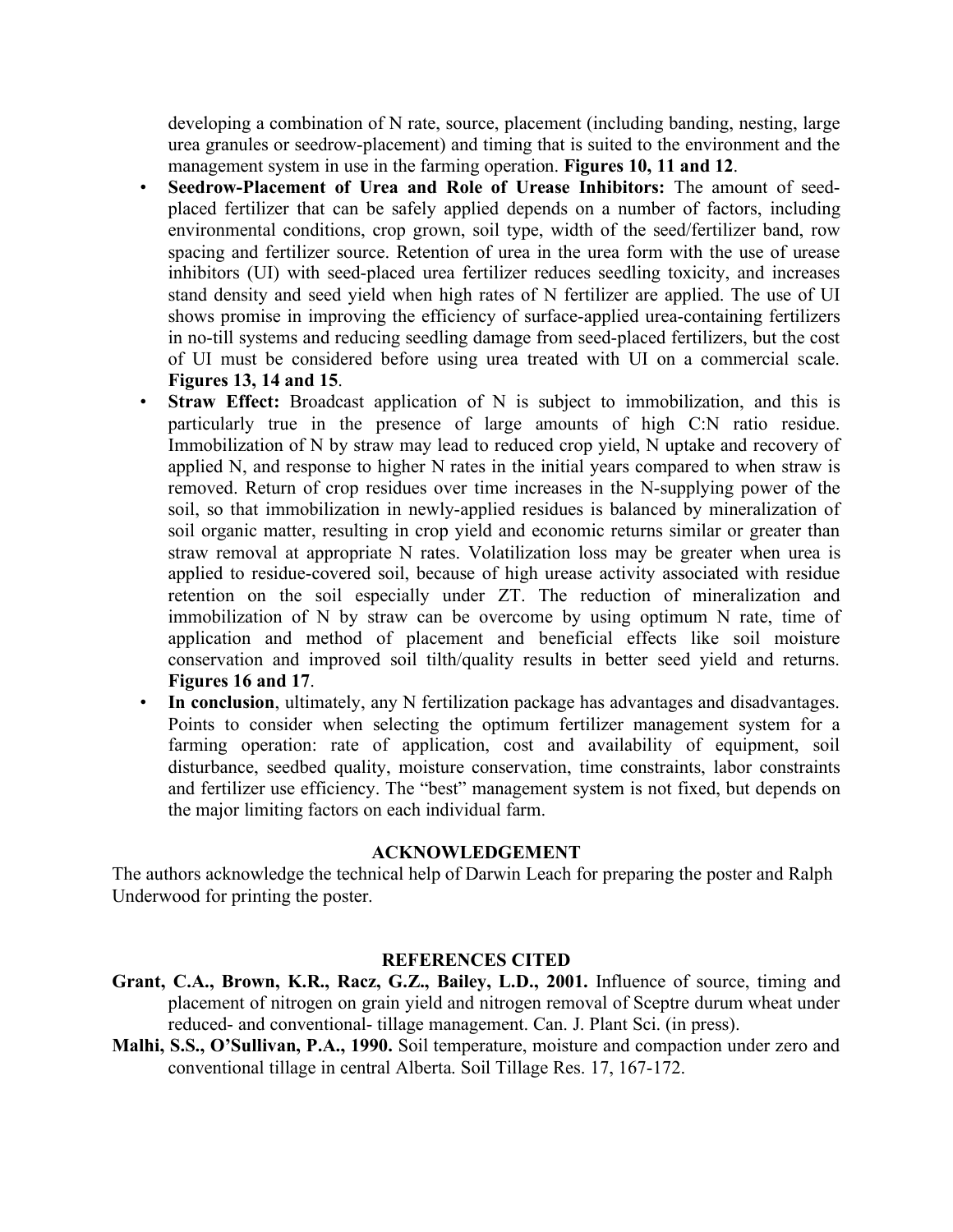- **Malhi, S.S., Mumey, G., O'Sullivan, P.A. and Harker, K.N. 1988.** An economic comparison of barley production under zero and conventional tillage. Soil Tillage Res. 11: 159-166.
- **Malhi, S.S., Bhalla, M.K., Piening, L.J., Caldwell, C., 1992a.** Effect of stubble height and tillage on winter soil temperature in central Alberta. Soil Tillage Res. 22, 243-251.
- **Malhi, S.S., McAndrew, D.W., Carter, M.R., 1992b.** Effect of tillage and N fertilization of a Solonetzic soil on barley production and some soil properties. Soil Tillage Res. 22, 95- 107.
- **Malhi, S.S., Nyborg, M., Solberg, E.D., 1992c.** Minimizing the effect of straw on the availability of fertilizer N to barley. In: Proceedings of Alberta Soil Science Workshop, 18-20 February 1992, Lethbridge, Alberta. pp. 136-139.
- **Malhi, S.S., Mumey, G., Harker, K.N., 1993.** Economic comparisons between zero and conventional tillage as influenced by N fertilizer management. In: N. J. Burrow (Ed). Plant Nutrition - from Genetic Engineering to Field Practice. Kluwer Academic Publishers, Netherlands. pp. 559-562.
- **Malhi, S.S., Nyborg, M., Solberg, E.D., 1996.** Influence of source, method of placement and simulated rainfall on the recovery of <sup>15</sup>N-labeled fertilizers under zero tillage. Can. J. Soil Sci. 76, 93-100.
- **Malhi, S.S., Oliver, E., Mayerle, G., Kruger, G. and Gill, K.S. 2003.** Improving effectiveness of seedrow-placed urea with urease inhibitor and polymer coating for durum wheat and conola. Commun. Soil Sci. Plant Anal. 34: 1709-1727.
- **Malhi, S.S., Lemke, R. and Singh, B. 2006.** Influence of tillage and crop residue management on crop yield, greenhouse gas emissions and soil quality. Soil Tillage Res. In Press.
- **Nyborg, M., Malhi, S.S., 1989.** Effect of zero and conventional tillage on barley yield and NO3- N content, moisture and temperature of soil in north-central Alberta. Soil Tillage Res. 15, 1-9.
- **Nyborg, M., Solberg, E.D., Malhi, S.S. and Izaurralde, R.C. 1995.** Fertilizer N, crop residues and tillage alter soil C and N content in a decade. Pages 93-99. Adv. Soil Sci. *In:* Lal, R. et al. (eds.), Soil Management and Greenhouse Effect. CRC Press, Boca Raton, FL., U.S.A.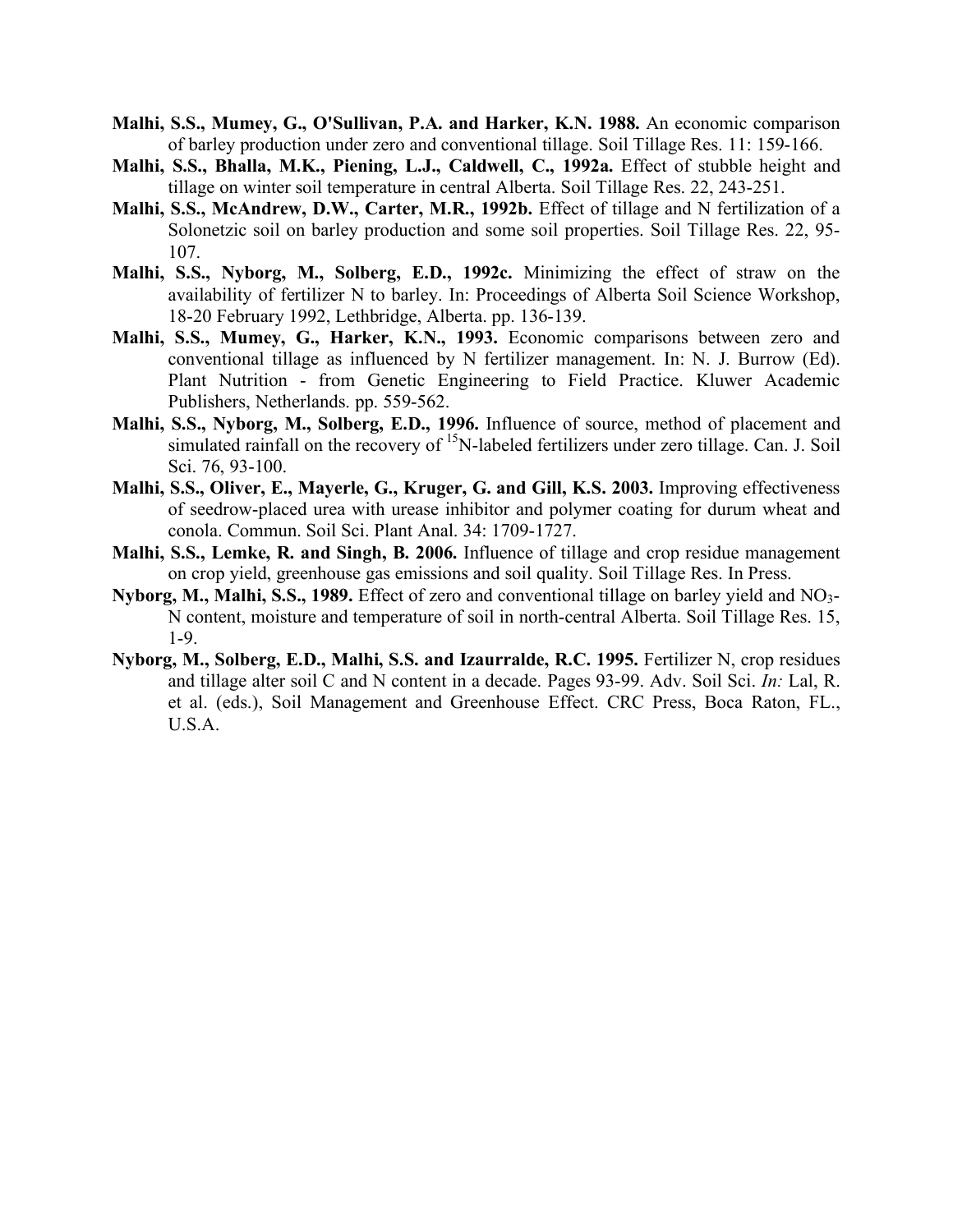

Figure 1. Tillage and crop residue management effects on soil moisture (average of 3 years - Malhi et al. 1992b) (average of 5 years - Malhi and O'Sullivan 1990) and snow depth (Malhi et al. 1992a).



Figure 2. Tillage and crop residue management effects on spring soil temperature (average of 3 years - Malhi and O'Sullivan 1990) and minimum soil temperature during winter in zero-tillage system with 15 cm stubble height (average of 2 years – Malhi et al. 1992a).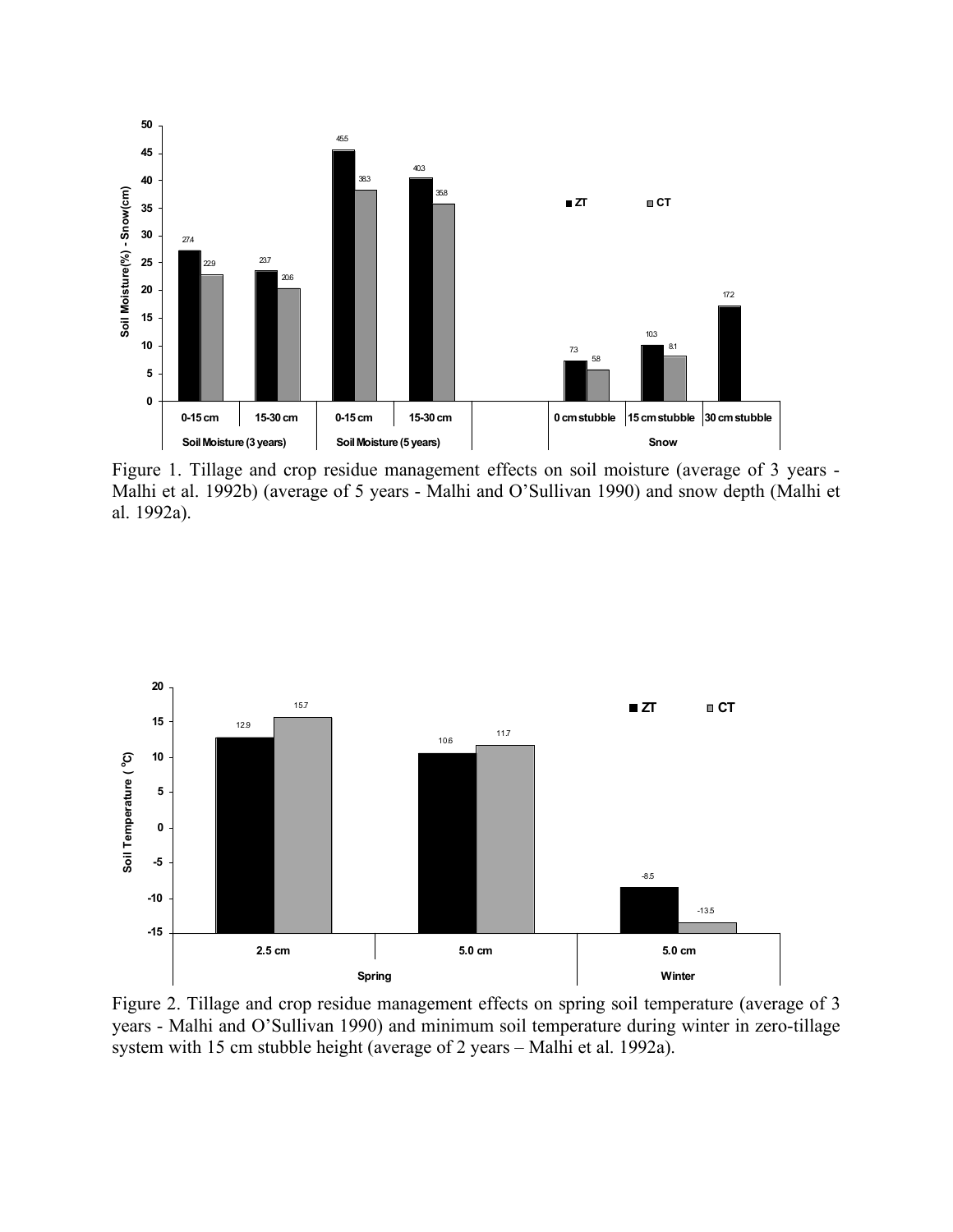

Figure 3. Tillage and crop residue management effects on soil penetration resistance at one site (Malhi et al. 1992b) and average of 4 sites (Malhi and O'Sullivan 1990).



Figure 4. Effect of combination of conventional tillage [CT] and zero tillage [ZT] with straw removed and straw retained on soil aggregate distribution as a percentage of the total fractions after 4 crop years (Malhi et al. 2006. Soil Tillage Res. In Press).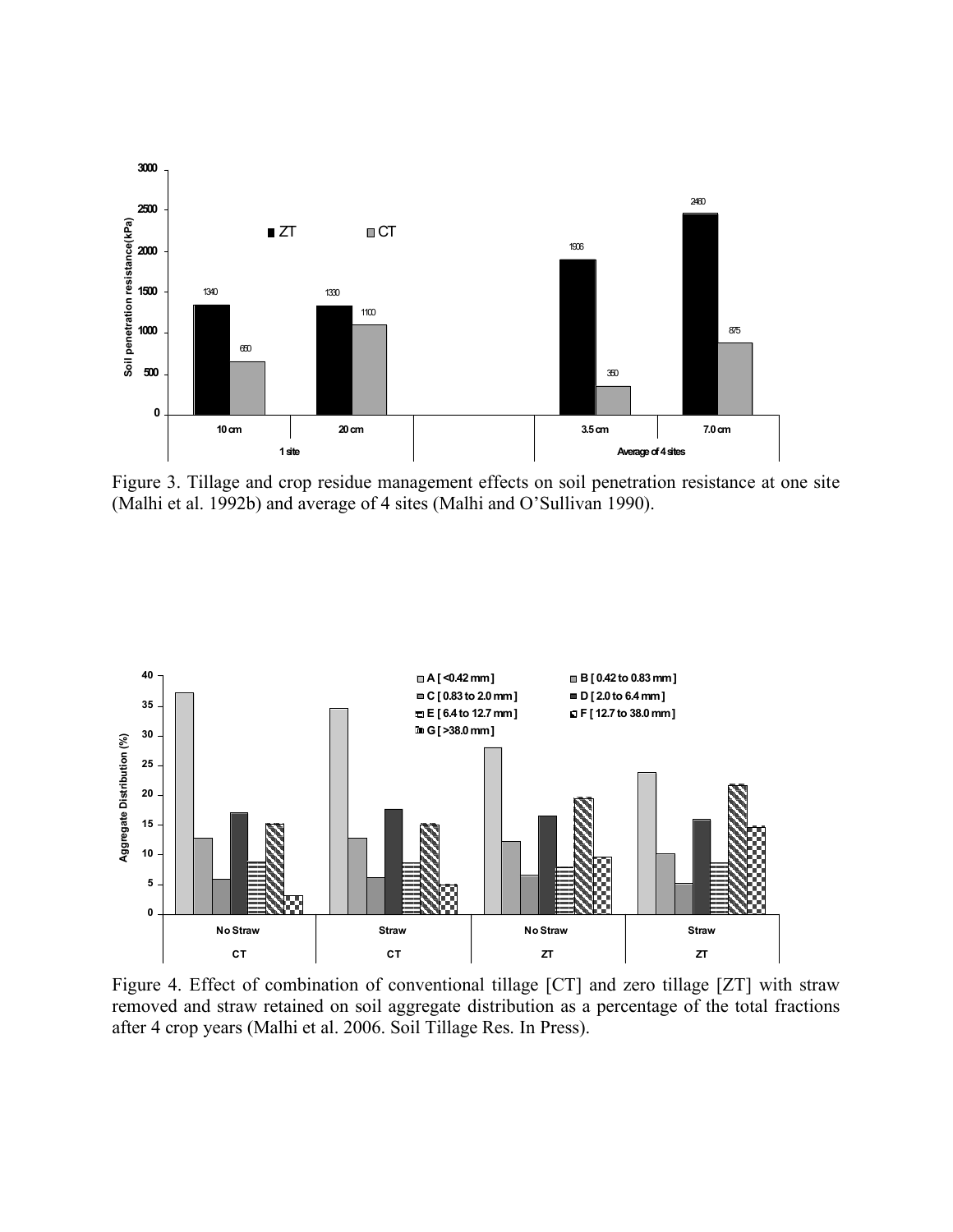

Figure 5. Nitrate-N (kg N ha<sup>-1</sup>) in 30 cm summer fallow soil in zero-N control (average of 2 sites – Nyborg and Malhi 1989).



Figure 6. Total organic C (TOC) and N (TN) in the surface (15 cm) soil after 11 years of continuous treatment at Breton, Alberta. (Nyborg et al. 1995).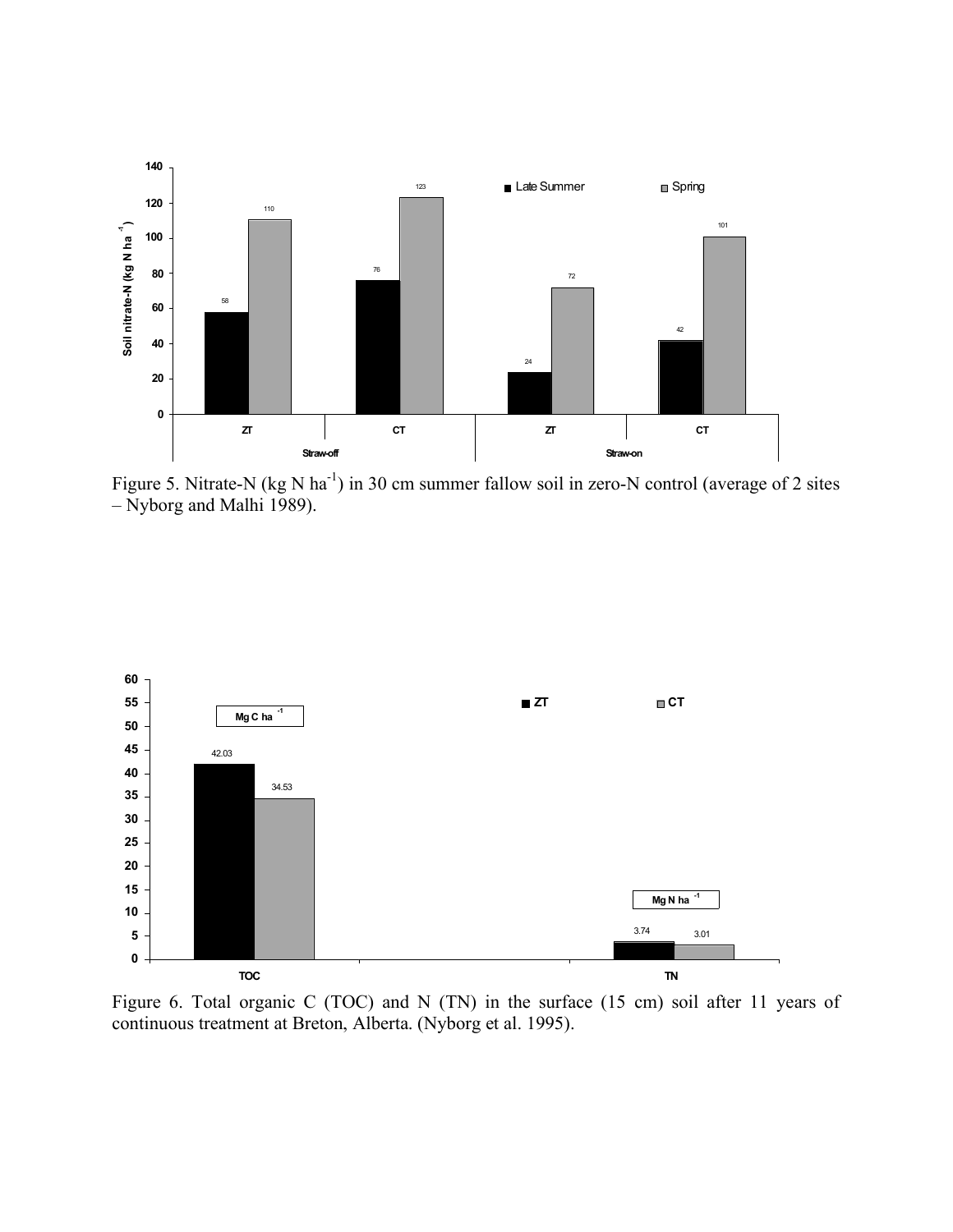

Figure 7. Estimated cumulative N2O-N loss for various treatments at Star City during the period March 28 to June 5 2000 and April 23 to August 9 2001 (Malhi et al. 2006. Soil Tillage Res. In Press).



Figure 8. Influence of tillage and N source on the recovery of  $15N$ -labelled fertilizers applied to barley (broadcast) in Alberta (average of 2 sites) (Malhi et al. 1996).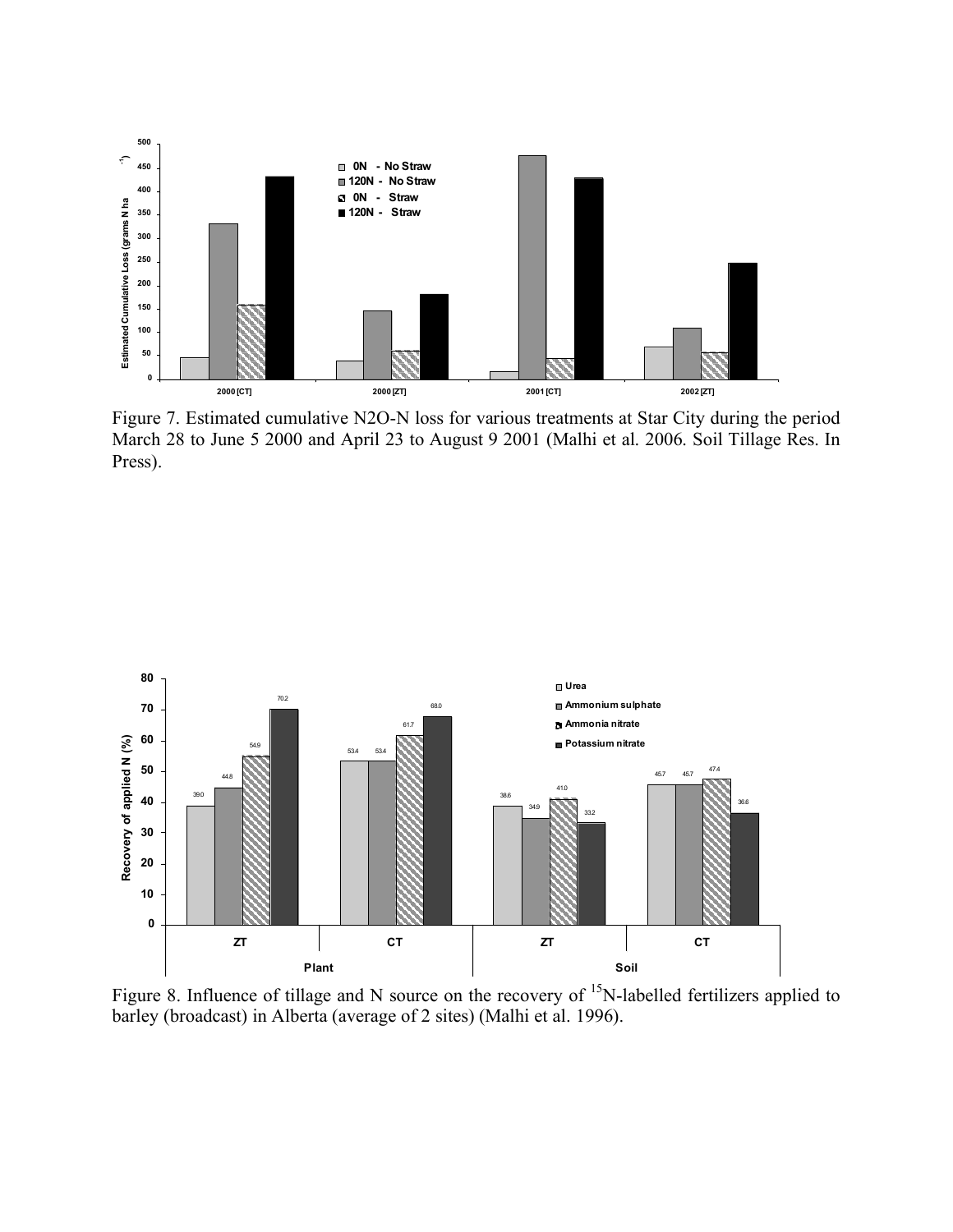

Figure 9. Influence of tillage on seed yield of barley with broadcast urea (average of 4 sites) (Malhi et al. 1988). Net loss  $(\$$  ha<sup>-1</sup>) for ZT compared to CT ranged from -\$32.00 to -\$99.00 for field operating cost factor of 0.50 to 1.25.



Figure 10. Influence of tillage and placement method on recovery of applied <sup>15</sup>N-labelled urea (simulated rainfall of 10 cm) (average of 2 sites – Malhi et al. 1996).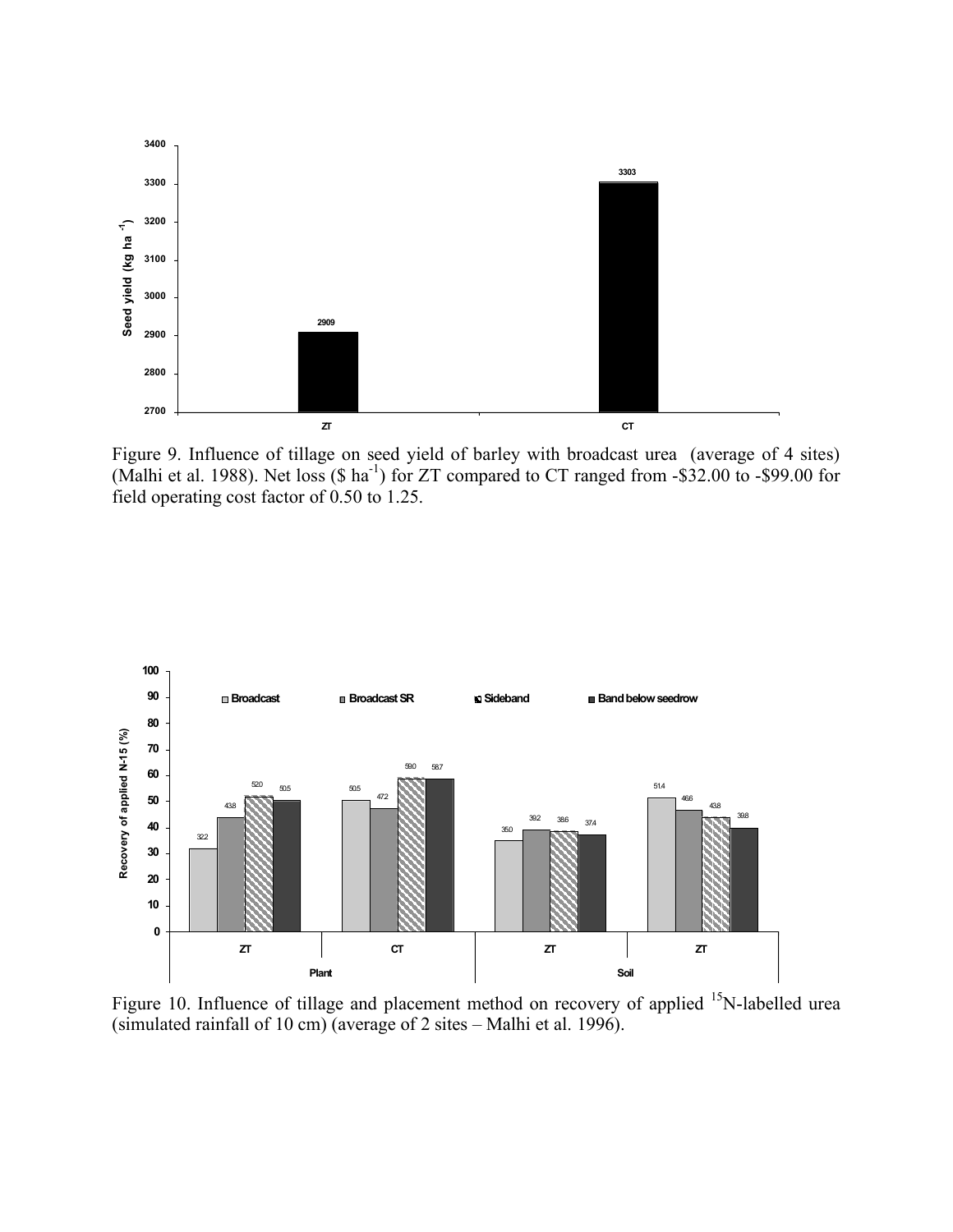

Figure 11. Influence of tillage and placement method of urea on seed yield increase (Malhi and Nyborg 1992b).



Figure 12. Influence of tillage and placement method of urea on seed yield of wheat (average of 2 sites) (Grant et al. 2001).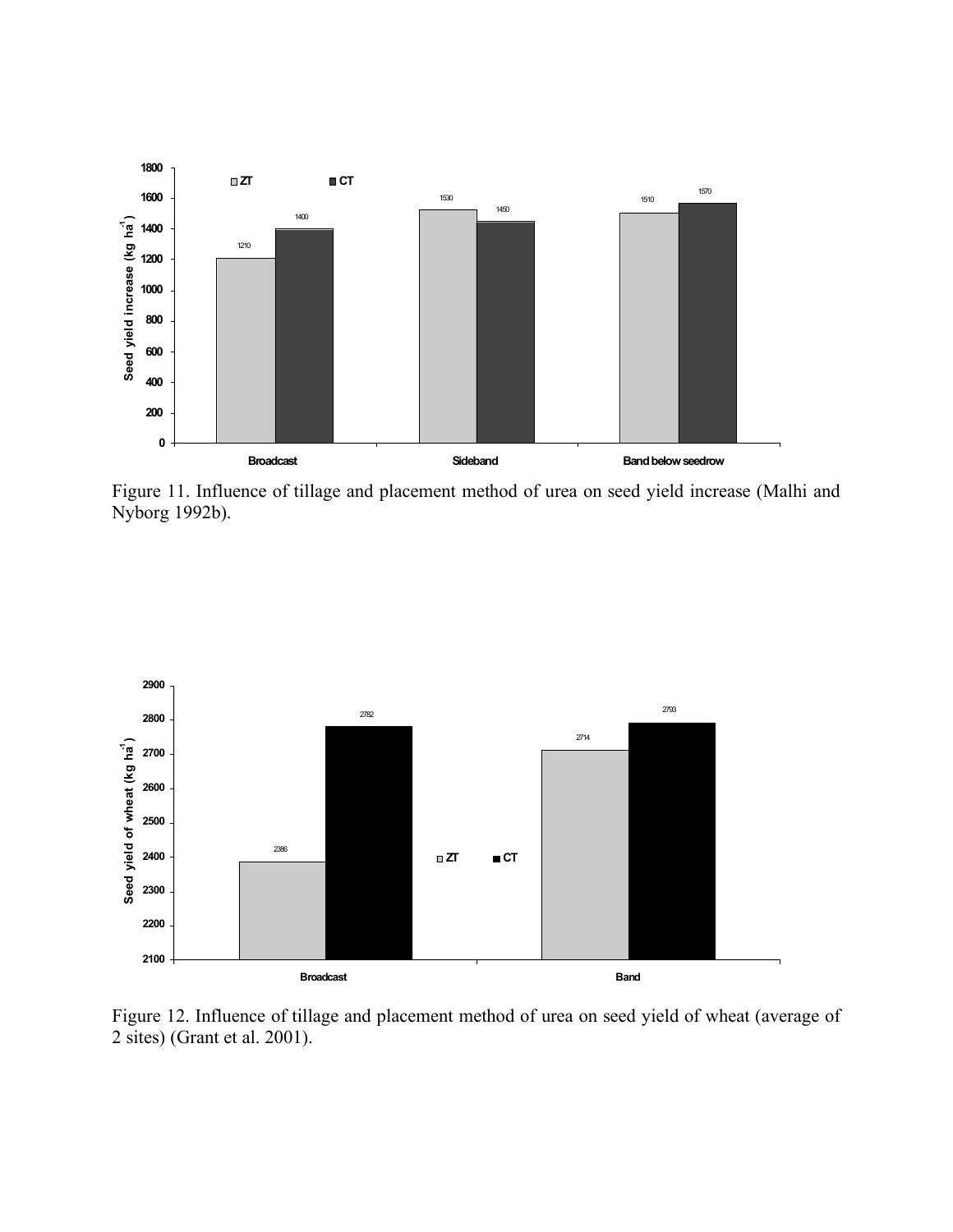

Figure 13. Grain yield of Argyle barley (average of 3 years) under reduced tillage as influenced by method of placement of 30, 60 and 90 kg N ha<sup>-1</sup> of urea on a Orthic Black Chernozem (Frigid Typic Hapludoll) soil in Manitoba (C.A. Grant 1997 – unpublished results).



Figure 14. Influence on emergence using Agrotain (AGR), Polymer coating (PLMR) and standard urea (NCU) seed-row placed on wheat. (Malhi et al. 2003).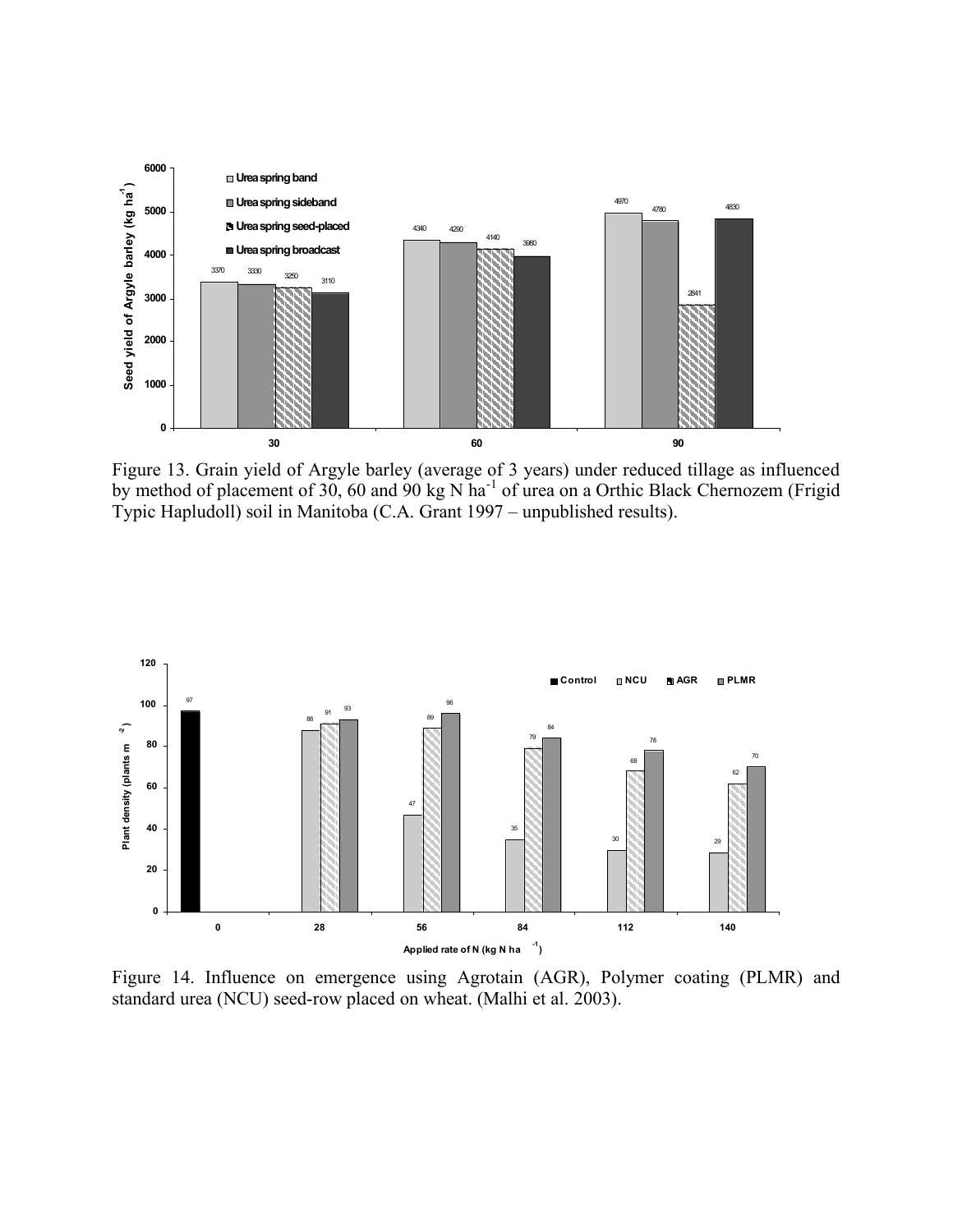

Figure 15. Influence on seed yield using Agrotain (AGR), Polymer coating (PLMR) and standard urea (NCU) seed-row placed on wheat. (Malhi et al. 2003).



Figure 16. Effect of straw management and placement method (banded was placed below seedrow) on seed yield (average of 2 sites) (Malhi et al. 1992c).